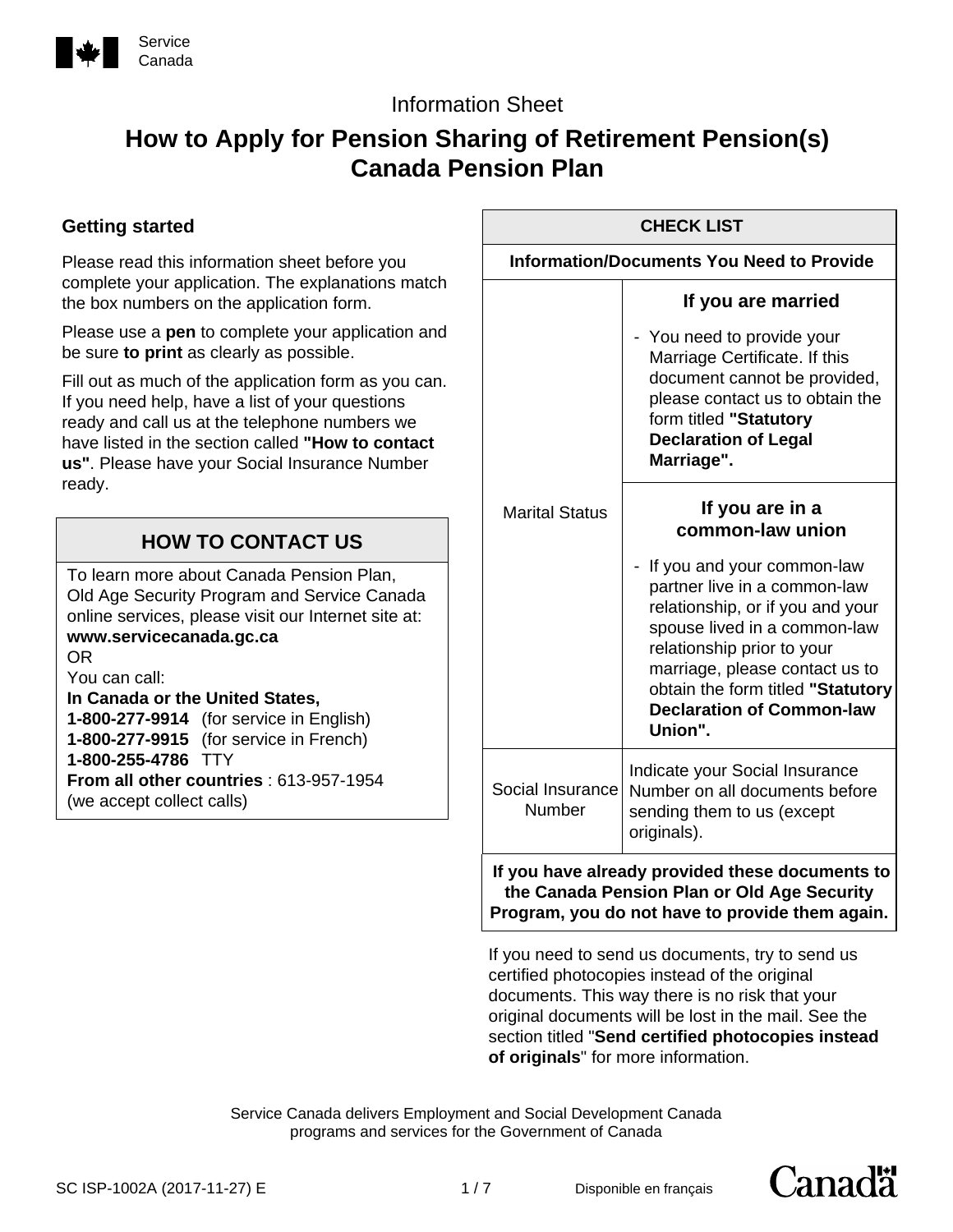*This Information Sheet contains general information concerning the Pension Sharing of Canada Pension Plan Retirement pension(s). The information reflects the Canada Pension Plan legislation. If there are any differences between what is in the Information Sheet and the Canada Pension Plan (CPP) legislation, the legislation is always right.*

### **What does Pension Sharing of Retirement pension(s) mean?**

As spouses or common-law partners in a continuing marriage or common-law relationship, you and your spouse or common-law partner may apply to receive a share of the Canada Pension Plan retirement pension(s) you both earned during the years you were together.

When spouses or common-law partners share retirement pension(s) they receive a portion of each other's pension. Pension Sharing of retirement pension(s) does not increase or decrease the overall amount of benefits paid. If only one of you have valid contributions to the Canada Pension Plan or Quebec Pension Plan and are receiving a CPP retirement pension, that pension can be shared with the spouse or common-law partner who does not have valid contributions.

Each spouse or common-law partner pays income tax on the amount they each received. Sharing retirement pension(s) may result in tax savings.

#### **Basic eligibility factors for Pension Sharing of your Canada Pension Plan Retirement pension(s)**

To qualify for Pension Sharing of retirement pension(s), you must be living with your spouse or common-law partner and either you or your spouse or common-law partner must be receiving or have applied for a retirement pension.

### **Eligibility factors for Pension Sharing of one retirement pension**

- one spouse or common-law partner must be receiving or have applied for a Canada Pension Plan retirement pension;
- the other spouse or common-law partner must not have contributed to the Canada Pension Plan or the Quebec Pension Plan; and
- must be at least 60 years of age.

#### **Eligibility factors for Pension Sharing of two retirement pensions**

- both spouses or common-law partners must be receiving or have applied for a Canada Pension Plan retirement pension.

### **Did you or your spouse or common-law partner contribute to the Régime de rentes du Québec (Quebec Pension Plan)?**

If you or your spouse or common-law partner have contributed into the Quebec Pension Plan, you can still qualify for a Pension Sharing of retirement pension(s). However, some of the eligibility factors are different. If you or your spouse or common-law partner have contributed to the Quebec Pension Plan, please contact us to determine your eligibility for Pension Sharing of retirement pension(s).

### **Send certified photocopies instead of original documents**

When you send us documents, we suggest you send **certified photocopies** rather than the original documents, if possible. This will ensure the original documents stay with you in case you need them for other purposes. If you must send your original documents, we suggest you send them by registered mail. We will return all the original documents to you.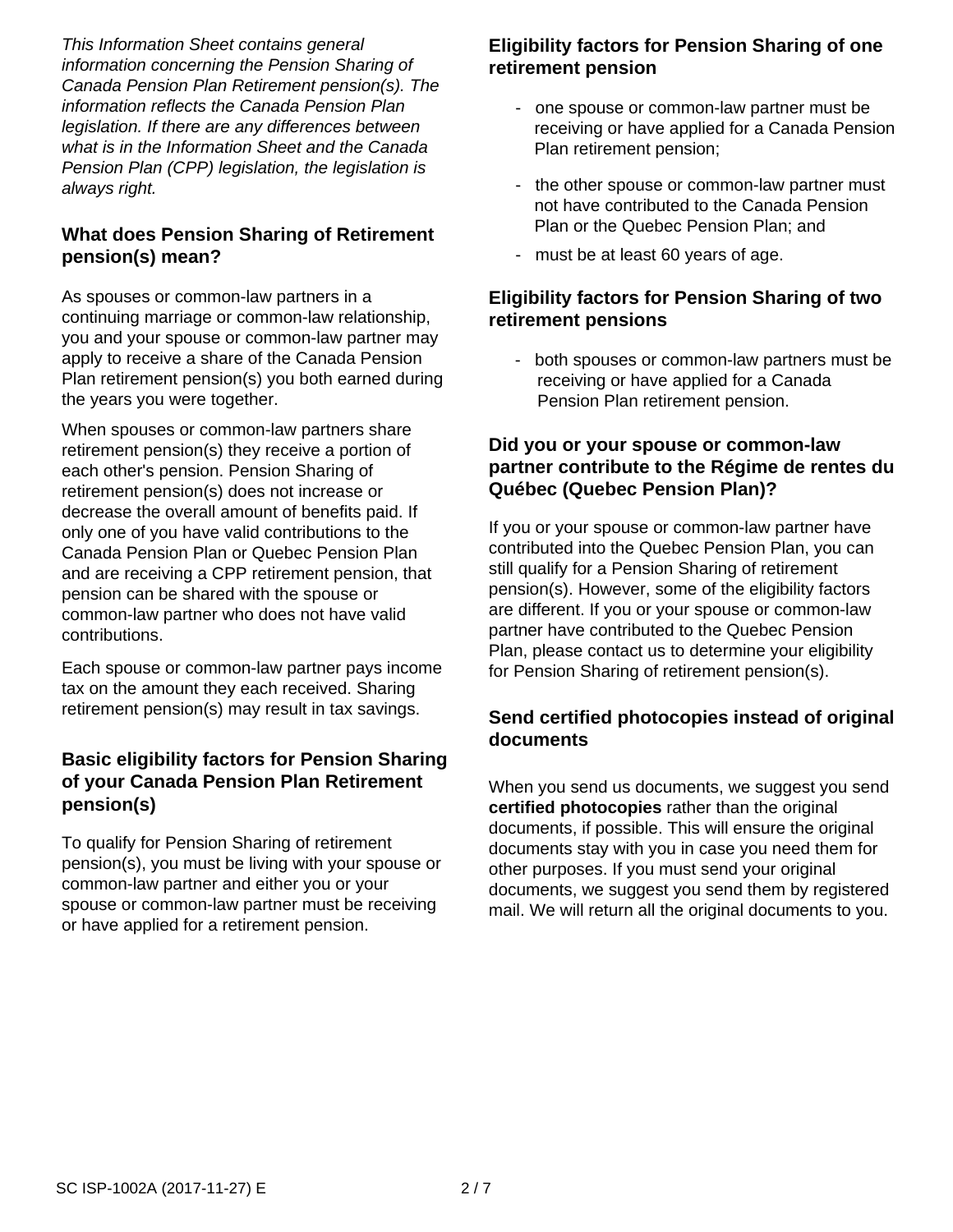### **Send certified photocopies instead of original documents (continued)**

We can only accept a photocopy of an original document if it is readable and if you have someone certify that it is a true copy of the original. If you bring your original documents to any Service Canada Centre, our staff will photocopy the documents and certify them for free. If you cannot visit a Service Canada Centre, you can ask a member of one of the following professions to certify your photocopy:

- Accountant
- Chief of First Nations Band
- Commissioner for Oaths
- Employee of a Service Canada Centre acting in an official capacity
- Funeral Director
- Justice of the Peace
- Lawyer, Magistrate, Notary
- Manager of Financial Institution
- Medical and Health Practitioners: Chiropractor, Dentist, Doctor, Naturopathic Doctor, Nurse Practitioner, Ophthalmologist, Optometrist, Pharmacist,Psychologist, Registered Nurse
- Member of Parliament or their staff
- Member of Provincial Legislature or their staff
- Minister of Religion
- Municipal Clerk
- Official of a federal or provincial government department, or one of its agencies
- Official of an Embassy, Consulate or High Commission
- Official of a country with which Canada has a reciprocal Social Security Agreement
- Police Officer
- Professional Engineer
- Social Worker
- Teacher
- University Professor

People who certify photocopies must compare the original document to the photocopy, state their official position or title, sign and print their name, give their telephone number and indicate the date they certified the document. They also must write the following statement on the photocopy:

#### *This photocopy is a true copy of the original document which has not been altered in any way.*

**Note**: If your photocopy is missing **any** of the above elements, it will not be accepted and you will have to submit a new, properly certified photocopy, which will result in delays in processing your application.

If an original document has information on both sides, both sides must be photocopied and certified.

You cannot certify photocopies of your own documents and you cannot ask a relative to do it for you.

Please write the Client Identification Number or Social Insurance Number on any document or photocopy that you send us.

### **Filling out your application**

The following information explains how to complete the application form. Where needed, explanations have been provided. These explanations match the box numbers on the application form.

If you have any questions, please call us at the telephone numbers listed in the section called **"How to contact us"**.

## **Section A: Information about you**

### **Box 1A Your Social Insurance Number**

Enter your Social Insurance Number in this box.

We keep a record of the contributions you make to the Canada Pension Plan under your Social Insurance Number. To make sure that we use your record, you must indicate your Social Insurance Number in question 1A.

If you have more than one Social Insurance Number, please attach a note to your application, listing all your Social Insurance Numbers.

### **Box 1C Your date of birth**

You do not need to provide proof of birth with your application. However the Canada Pension Plan has the right to request proof of birth at any time, when deemed necessary.

### **Box 2A Written communication**

In this box, please tell us in which language you would like to get letters from us. Check only one box.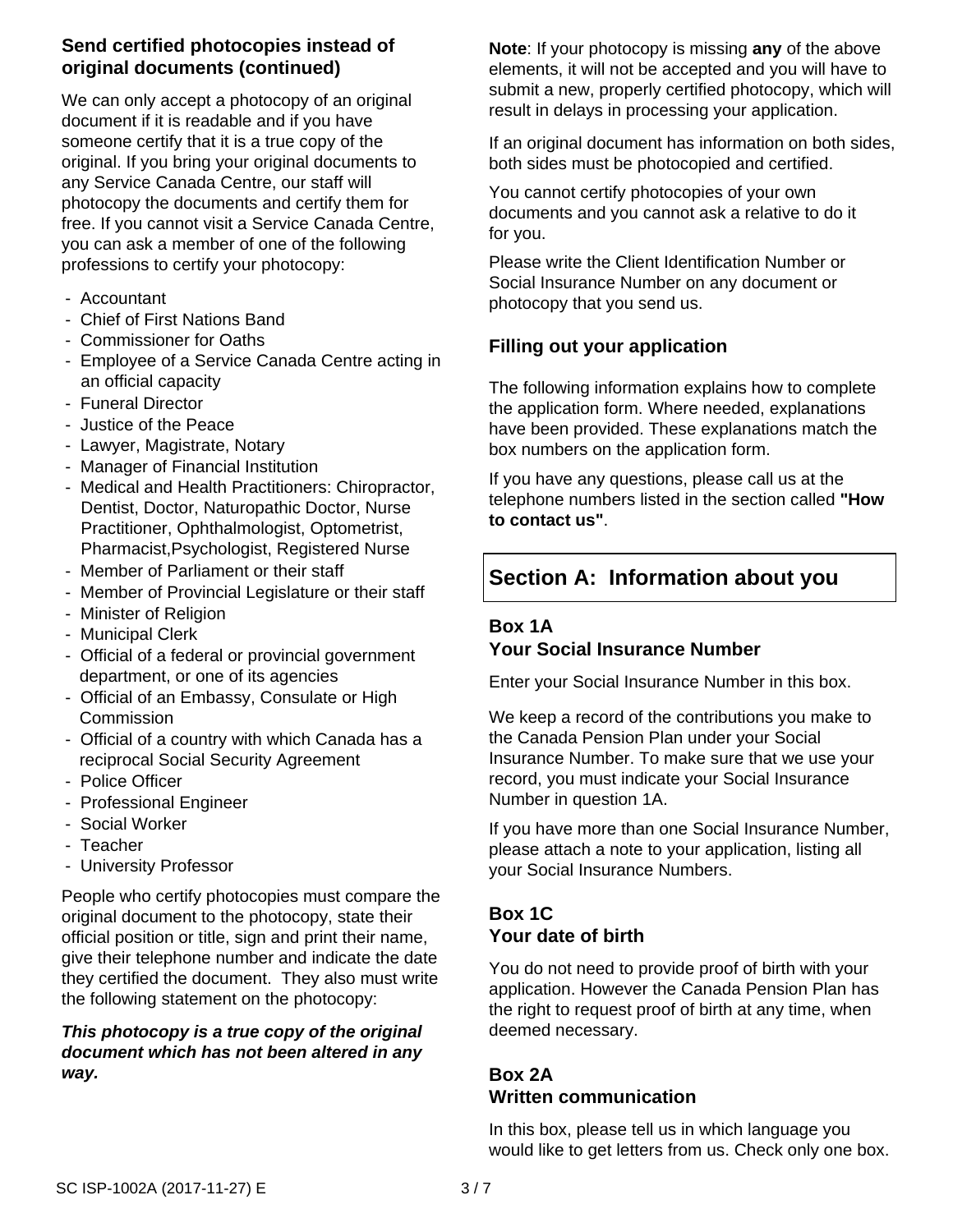### **Box 2B Verbal communication**

Please check the language - English or French you would like to use when you talk to us.

You can choose a different language for written communication than the one you choose for verbal communication. For example, you can ask to receive your letters in English, and you can ask to use French when talking to one of our agents.

### **Box 10 Voluntary income tax deduction**

Your Canada Pension Plan Retirement pension is taxable. Fill out Box 10 if you would like to have us take off monthly voluntary income tax deductions from your Canada Pension Plan Retirement pension.

You should consider your personal tax situation before choosing an amount. If you decide to have us withhold voluntary income tax deductions, you may request an amount or percentage now, and have it changed at a later date.

This service is available to Canadian residents only.

### **Box 11 Payment Information**

If your application is approved, your monthly payments will be deposited into your account at your financial institution. The account must be in your name. A joint account is also acceptable.

#### **Direct deposit in Canada**

In order to enroll for direct deposit banking you must provide the branch, financial institution and account numbers that appear at the bottom of a cheque. A sample of a void cheque is provided below identifying where the branch, financial institution and account numbers are located.



### **Consenting to share your direct deposit information with the Canada Revenue Agency**

Should you wish, you can share your direct deposit information with the Canada Revenue Agency (CRA). To share your direct deposit information with the CRA you must consent to ESDC sharing your direct deposit information and other personal information (Social Insurance Number, last name, date of birth) for the CRA to correctly identify you. The CRA will use your direct deposit information for any income tax refunds, working income tax benefit advance payments, Canada child benefit, universal child care benefit, and GST/HST credit payments you may receive.

If you choose to consent, select "I agree."

If you choose not to consent, select "I do not agree." You may still update your direct deposit information with the CRA by contacting the CRA directly.

For more details about the handling of your personal information by ESDC, please see ESDC's Privacy Notice Statement.

For more details about the handling of your personal information by the CRA, please see the CRA's Banking Information Privacy Notice.

### **Direct deposit outside Canada**

For direct deposit outside Canada, please contact us at 1-800-277-9914 from the United States and at 613-957-1954 from all other countries (collect calls accepted Monday to Friday, 8:30 a.m. to 4:30 p.m. Eastern Time). The form and a list of countries where direct deposit service is available can be found at **www.directdeposit.gc.ca**.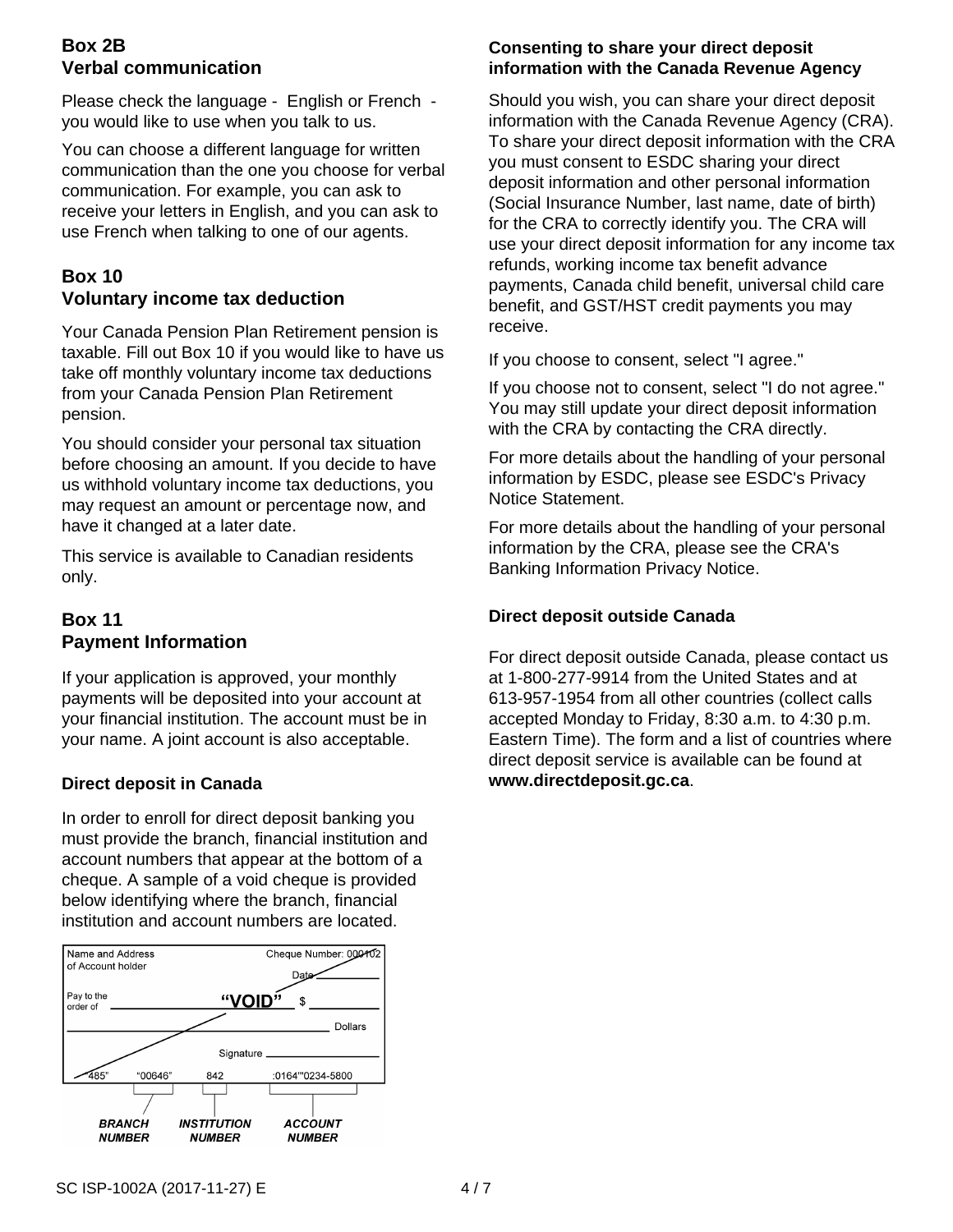## **Section B: Information about your spouse or common-law partner**

### **Definition of spouse and common-law partner** *Under the Canada Pension Plan:*

- a **spouse** is a person to whom you are legally married;
- a **common-law partner** is a person of the opposite sex or same sex who has been living in a conjugal relationship for at least one year.

### **Box 12A**

### **Your spouse's or common-law partner's name and Social Insurance Number**

In this box, please enter your spouse's or common-law partner's Social Insurance Number.

We need your spouse's or common-law partner's Social Insurance Number in order for us to verify whether or not he/she contributed to the Canada Pension Plan.

### **Box 13A and 13B Your spouse's or common-law partner's language preference**

Please indicate in Box 13A and 13B, the official language (English or French) in which you believe your spouse or common-law partner would prefer that we communicate with him/her, in writing and verbally.

## **Section C: Information about your Legal Marriage or Common-law Union**

### **Box 21 Your marital status**

In this box, please indicate your marital status.

## **Box 22A Date of legal marriage**

In all cases, documentary evidence is required to confirm the date of legal marriage. When possible, a certified true copy of your original marriage certificate should be submitted. You can obtain a copy of your marriage certificate by contacting the provincial/ territorial marriage registration office in the province or territory where your marriage took place. If you are unable to get this document, please contact us to obtain the form titled **"Statutory Declaration of Legal Marriage"**. If you and your spouse lived in a common-law union prior to your marriage, you should contact us for a **"Statutory Declaration of Common-law Union"** and a list of additional documentation that must be submitted to confirm when your common-law union started and ended.

### **Box 23**

### **Are you and your spouse or common-law partner still living together?**

If you and your spouse or common-law partner no longer live together, you should contact us to determine if you are both still eligible for Pension Sharing of retirement pension(s). Different eligibility requirements apply in the case of separations and depend on the length of time you and your spouse or common-law partner have been separated and whether you are legally married or were living common-law.

### **When will the Pension Sharing of Canada Pension Plan retirement pension(s) start?**

The Pension Sharing will normally start the month after your application is approved.

### **Incapacity**

Protection is available for persons who did not apply for Canada Pension Plan benefits since they were unable to apply or to ask someone to apply on their behalf because of their medical condition. If you feel this applies to you, please contact us to obtain a **"Declaration of Incapacity"** form.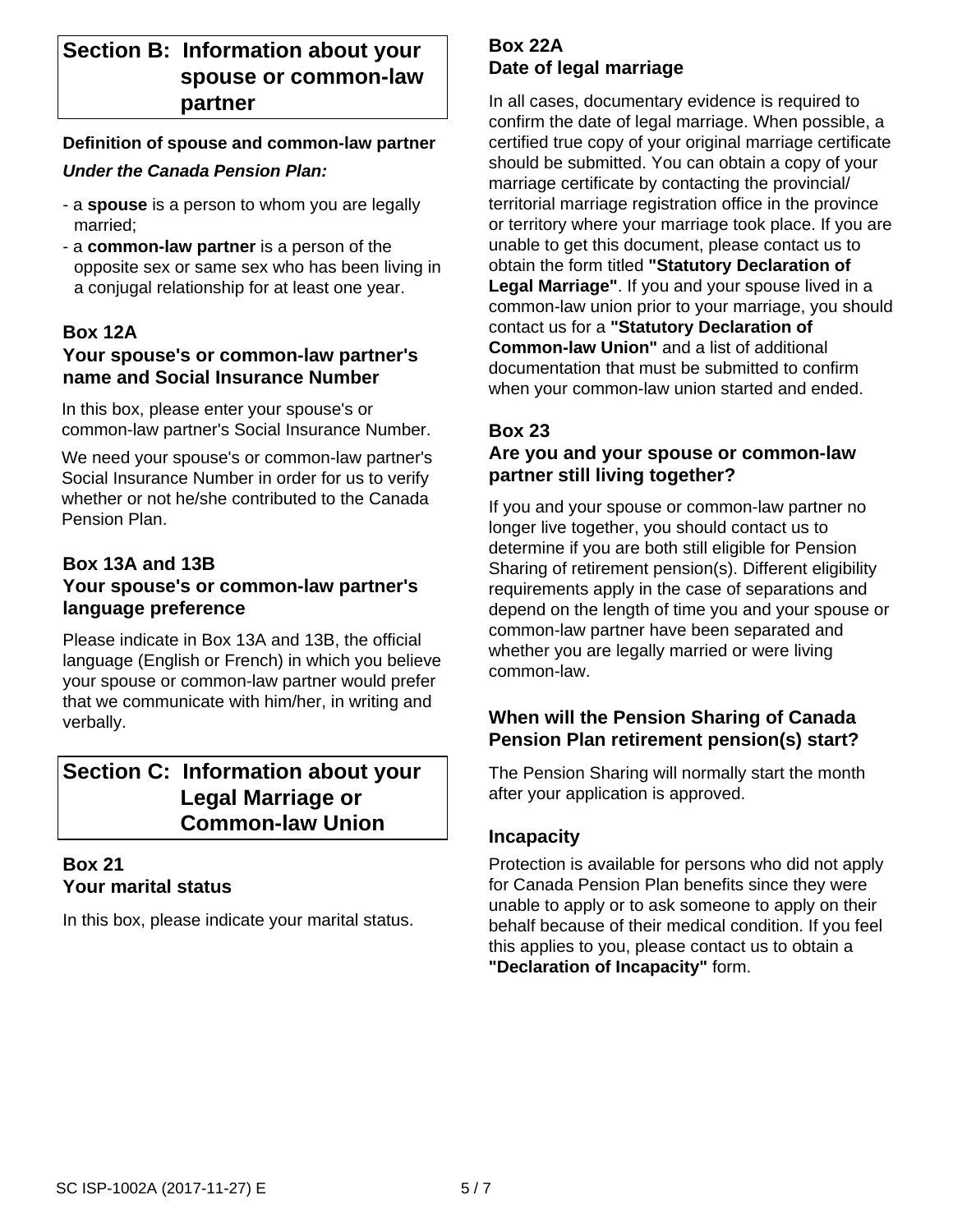### **Non-Resident Tax**

If you are a non-resident of Canada for income tax purposes, we may deduct a Non-Resident Tax from your monthly Canada Pension Plan Retirement pension.

The tax rate is 25% of your monthly CPP pension unless the country you live in has a tax treaty with Canada that reduces the rate or exempts you from paying the tax.

Sometimes you can benefit from paying tax at the same rate as residents of Canada by filing a yearly Canadian income tax return. The Canada Revenue Agency will determine if you are due for a refund of any Non-Resident Tax you may have paid.

You can also reduce the amount of tax we withhold from your CPP Retirement pension by completing a yearly **"Application by a Non-Resident of Canada for a Reduction in the Amount of Non-Resident Tax Required to be Withheld"** (Form NR5).

This form can be obtained by writing to the:

International Tax Services Office Canada Revenue Agency 2204 Walkley Road Ottawa, Ontario K1A 1A8 or by calling:

**Outside North America: 613-940-8495 (English) 613-940-8496 (French)**

## **Section D: Applicant's declaration**

To complete the application, you have to sign and date it in this section. Your spouse's or commonlaw partner's signature is not mandatory. However, if we have both signatures we will be able to reach a decision sooner.

**Note:** If you make a false or misleading statement, you may be subject to an administrative monetary penalty and interest, if any, under the *Canada Pension Plan,* or may be charged with an offence. Any benefits you received or obtained to which there was no entitlement would have to be repaid.

# **Section E: Witness's declaration**

If you signed your application with a mark, a witness also has to sign and date the application in that section and provide their name, address, relationship to you, and telephone number in case we need to contact that person.

## **Other information you should read before mailing your application**

### **Before you mail your application**

Before you send this application form to us, please make sure that you have:

- **completed, signed** and **dated** your application; **and**
- enclosed certified photocopies or any original documents we need.

Please refer to the **"Check List"** at the beginning of this information sheet for the documents we need.

### **When we receive your application**

Once we receive your application and any supporting documents, we will contact you if we need more information. We will send you a letter once we have completed our review to let you know if you are eligible.

If you have not heard from us by the time you expect your first payment, please contact us at the telephone numbers listed in the section called **"How to contact us"** at the beginning of this information sheet.